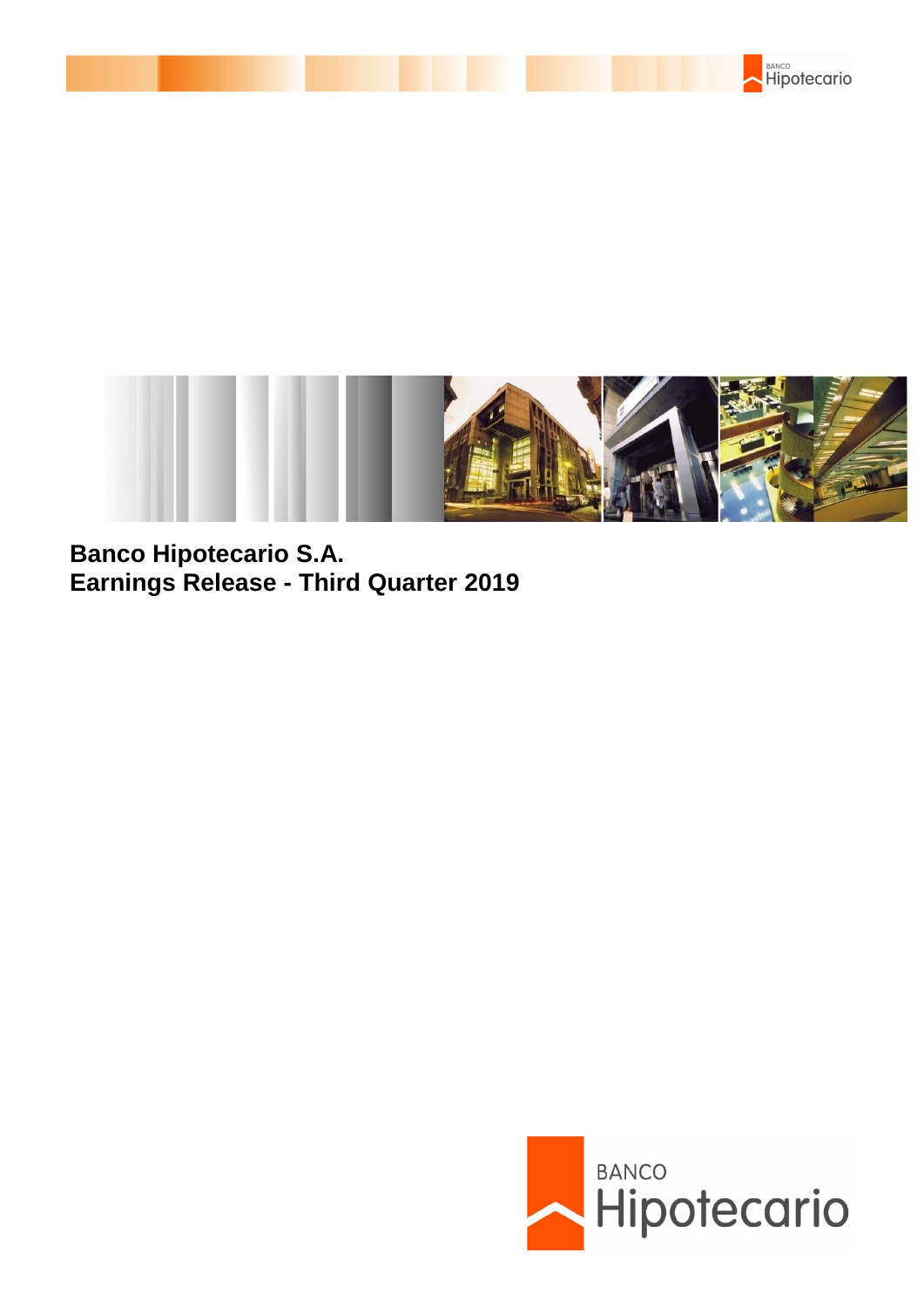

# Banco Hipotecario cordially invites you to participate in its Third Quarter 2019 conference call

# **Monday, Nov 11th , 2019, 10:00A EST**

If you would like to participate, please call:

EEUU: (800) 230-1092 International: (612) 288-0329 PIN # 473733

Slideshow available at:

**http://choruscall.com.br/bancohipotecario/3q19.htm** 

Preferably 10 minutes before the call is due to begin. The conference will be in English.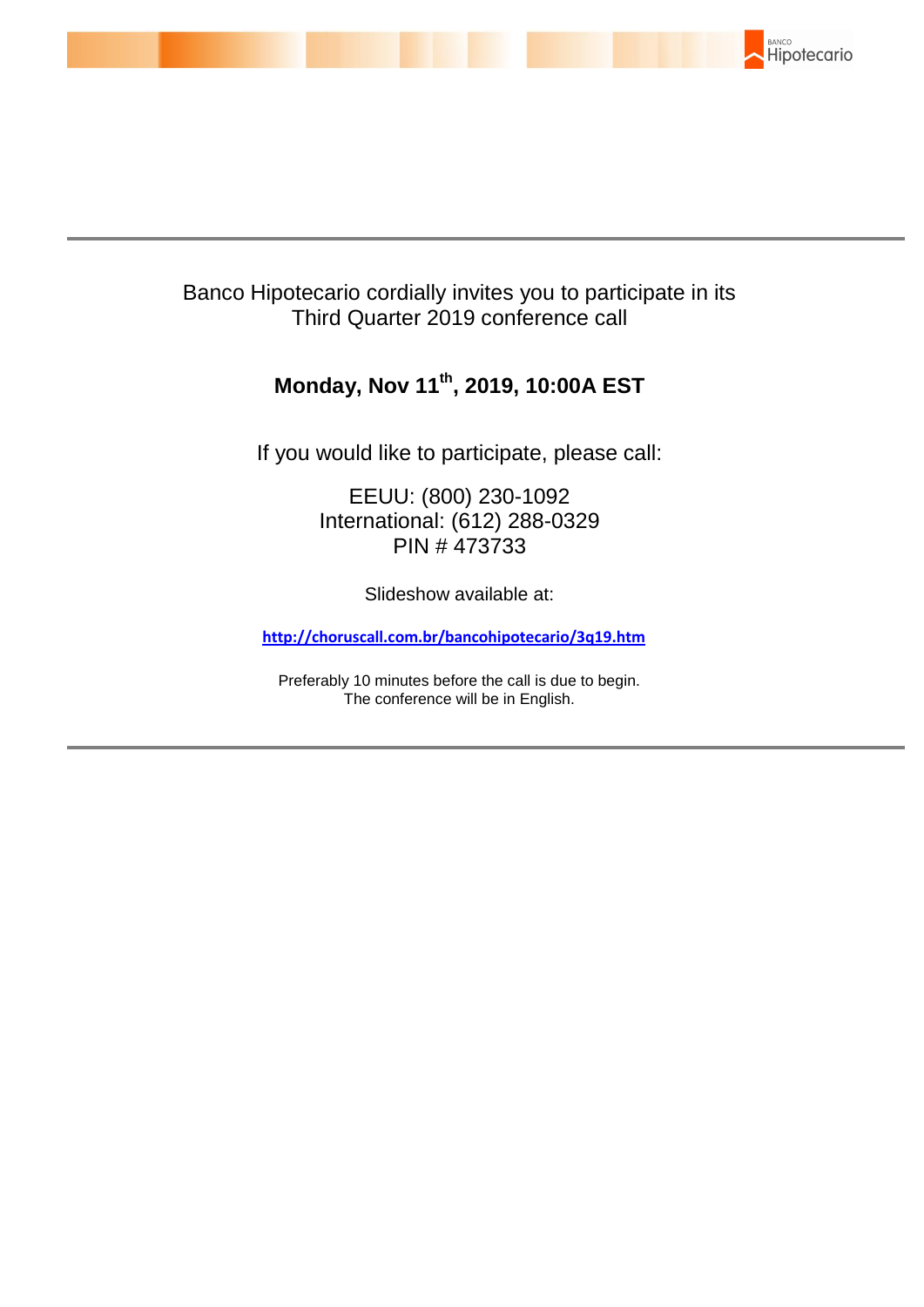BANCO Hipotecario

**Contacts**: **Martín Diez Eliezer Baschkier** Capital Markets Tel. (54-11) 4347- 5856/5967 Fax (54-11) 4347-5874 Buenos Aires, Argentina **mdiez@hipotecario.com.ar [baschkier@hipotecario.com.ar](mailto:baschkier@hipotecario.com.ar)**

**Tomás Godino** CFO Tel. (54-11) 4347-5759 Buenos Aires, Argentina

## **Banco Hipotecario SA reports Third Quarter 2019 consolidated results**

### *Highlights Executive Summary*

- Net income for the quarter was Ps. 1,039.9 million, compared to Ps. 615.8 million of last quarter and Ps. 542.2 million of same quarter last year.
- Net operating income for the quarter was Ps. 4,571.6 million, 10.7% higher than the Ps. 4,127.9 million of previous quarter and 35.3% higher than the Ps. 3,379.2 million of same quarter of last year. Operating income for the quarter was Ps. 1,121.5 million, compared to Ps. 618.9 million of previous quarter and Ps. 692.3 million of same quarter of last year.
- As of September 30, 2019, Liquidity Coverage Ratio (LCR) was 222%, Net Stable Funding Ratio (NSFR) was 149.3% and the liquid assets to deposits ratio was 90.3%.
- Loans to the non financial private sector increased 3.7% QoQ and decreased 10.3% YoY.
- Deposits increased 10.5% QoQ and increased 30.4% YoY, while corporate bonds decreased 1.5% QoQ and 12.2% YoY.
- On a consolidated basis, NPL decreased from 13.3% in Q2 2019 to 12.8% in Q3 2019. Besides, NPL in the consumer portfolio decrease from 11.1% to 9.2% during the same period. Coverage ratio remained at 53.0% for the period.
- Total capital ratio as a percentage of RWA as of September 30, 2019 was 13.45%, compared to 12.92% of previous quarter and 11.45% of same quarter of last year.
- On September 2, 2019, the final merger agreement was signed between Banco Hipotecario, Tarshop S.A.U. and BH Valores S.A., which implied the merger by absorption of both subsidiaries.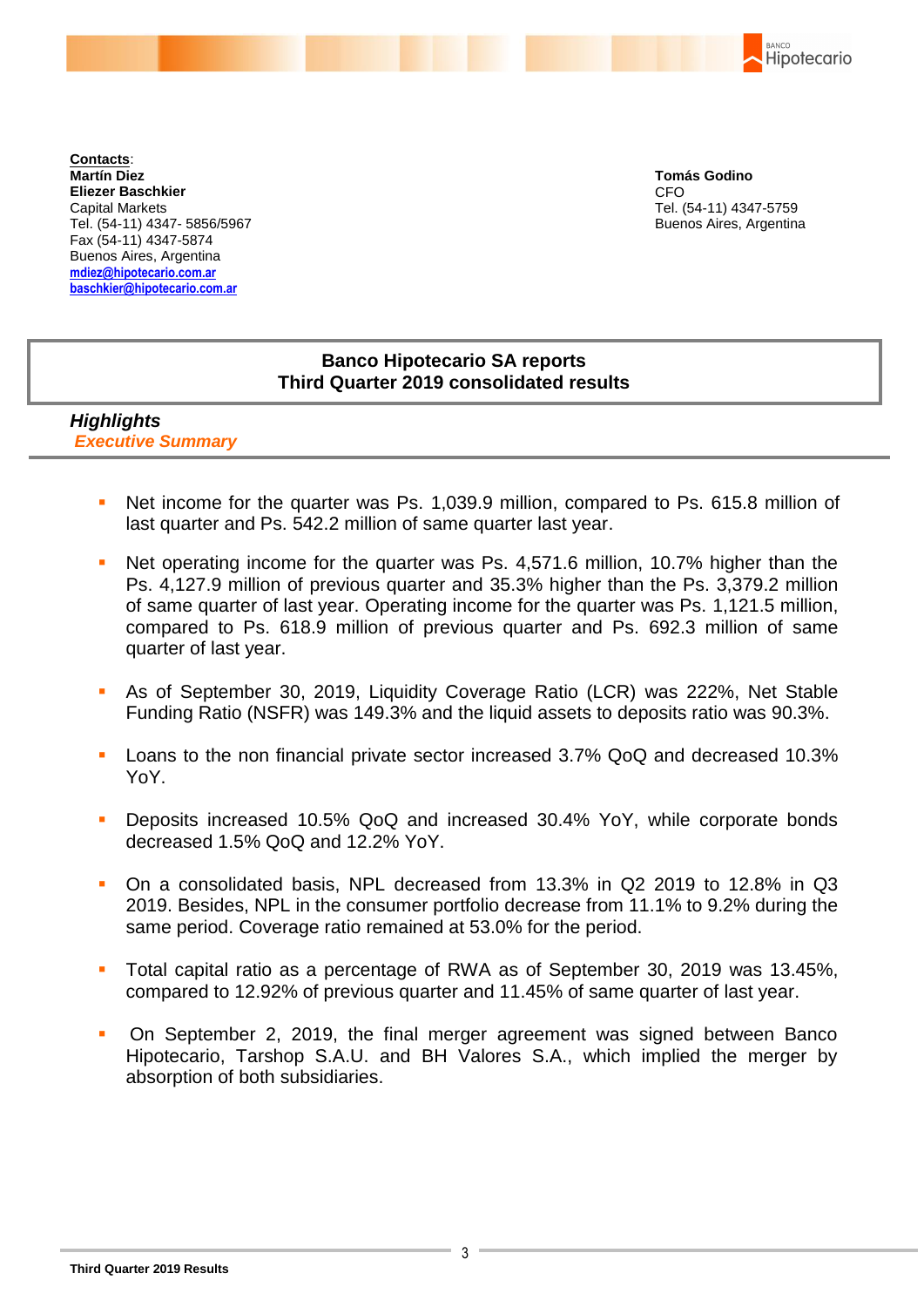

#### *Buenos Aires, Nov 5th, 2019*

#### **I. Banco Hipotecario Consolidation**

Banco Hipotecario S.A. has consolidated line by line its balance sheet and income statement with the financial statements of its subsidiaries: BACS Banco de Crédito y Securitización S.A. and BHN Sociedad de Inversión S.A. The consolidated financial statements as of September 30<sup>th</sup>, 2019 were prepared under IFRS according to Central Bank´s convergence plan (Communication "A" 5541 and its modifications). Provisions under IFRS 9 (5.5) and inflation accounting will be implemented starting on January  $1<sup>st</sup>$ , 2020 (Communication "A" 6430 and "A" 6651).

#### **II. Q3 2019 consolidated results**

Net income for the quarter was Ps. 1,039.9 million, compared to Ps. 615.8 million of last quarter and Ps. 542.2 million of same quarter last year.

Regarding profitability ratios, the ROAA for annualized accumulated results for Q3 2019 was 2.63% compared to 1.55% for Q2 2019 and 2.74% for Q3 2018, while ROAE for the same periods were 21.38%, 13.00% and 23.94%, respectively. The ROAA for annualized quarterly results for Q3 2019 was 4.85% compared to 2.93% for Q2 2019 and 2.88% for Q3 2018, while ROAE for the same periods were 39.41%, 24.55% and 25.16%, respectively.

The negative result of difference in quoted prices of gold and foreign currency for the quarter was Ps. 1,391.8 million, which compensates with the net income from financial instruments at fair value through profit and loss of Ps. 2,245.1 million.

| Income statement                                                             | 3 month period ended |            |           |            |            |
|------------------------------------------------------------------------------|----------------------|------------|-----------|------------|------------|
| (in millions of pesos)                                                       | 30/09/19             | 30/06/19   | 30/09/18  | QoQ        | YoY        |
| Interest Income                                                              | 4,186.0              | 4,247.7    | 3,898.0   | (1.5)%     | 7.4%       |
| Interest Expense                                                             | (3,026.0)            | (4,077.1)  | (3,350.5) | $(25.8)\%$ | (9.7)%     |
| <b>Net Interest Income</b>                                                   | 1,160.0              | 170.6      | 547.5     | <b>N/A</b> | 111.9%     |
| Fee Income                                                                   | 1,244.0              | 1,234.6    | 1,137.1   | 0.8%       | 9.4%       |
| Fee Expense                                                                  | (160.8)              | (148.1)    | (376.4)   | 8.6%       | $(57.3)\%$ |
| <b>Net Fee Income</b>                                                        | 1,083.2              | 1,086.4    | 760.7     | (0.3)%     | 42.4%      |
| Net Income from financial instruments at Fair Value<br>through profit & Loss | 2,245.1              | 3,296.9    | 1,212.5   | (31.9)%    | 85.2%      |
| Difference in quoted prices of gold and foreign currency                     | (1, 391.8)           | (1,029.1)  | 393.7     | 35.2%      | N/A        |
| Other operating income                                                       | 2,325.8              | 1,215.4    | 945.2     | 91.4%      | 146.1%     |
| Provision for loan losses                                                    | (850.6)              | (612.2)    | (480.4)   | 38.9%      | 77.0%      |
| <b>Net Operating Income</b>                                                  | 4,571.6              | 4,127.9    | 3,379.2   | 10.7%      | 35.3%      |
| Personnel expenses                                                           | (1,379.5)            | (1,367.8)  | (953.3)   | 0.9%       | 44.7%      |
| Administrative expenses                                                      | (899.3)              | (873.7)    | (834.9)   | 2.9%       | 7.7%       |
| Depreciation and impairment of assets                                        | (81.3)               | (76.9)     | (92.8)    | 5.8%       | $(12.4)\%$ |
| Other operating expenses                                                     | (1,089.9)            | (1, 190.6) | (805.9)   | (8.5)%     | 35.2%      |
| <b>Operating Income</b>                                                      | 1,121.5              | 618.9      | 692.3     | 81.2%      | 62.0%      |
| Income tax from continuing operations                                        | (62.5)               | 9.0        | (146.9)   | N/A        | $(57.5)\%$ |
| Net income of the period attributable to<br>non-controlling interests        | (19.1)               | (12.1)     | (3.2)     | 57.8%      | N/A        |
| <b>Net Income</b>                                                            | 1,039.9              | 615.8      | 542.2     | 68.9%      | 91.8%      |

Net interest income for the quarter was Ps. 1,160.0 million; compared to Ps. 170.6 million of last quarter and a Ps. 547.5 million of same quarter last year.

Interest income for the quarter was Ps. 4,186.0 million; representing a 1.5% decrease QoQ and a 7.4% increase YoY. This does not include income from Central Bank notes (Leliq), which are reflected in net income from financial instruments at fair value through profit and loss.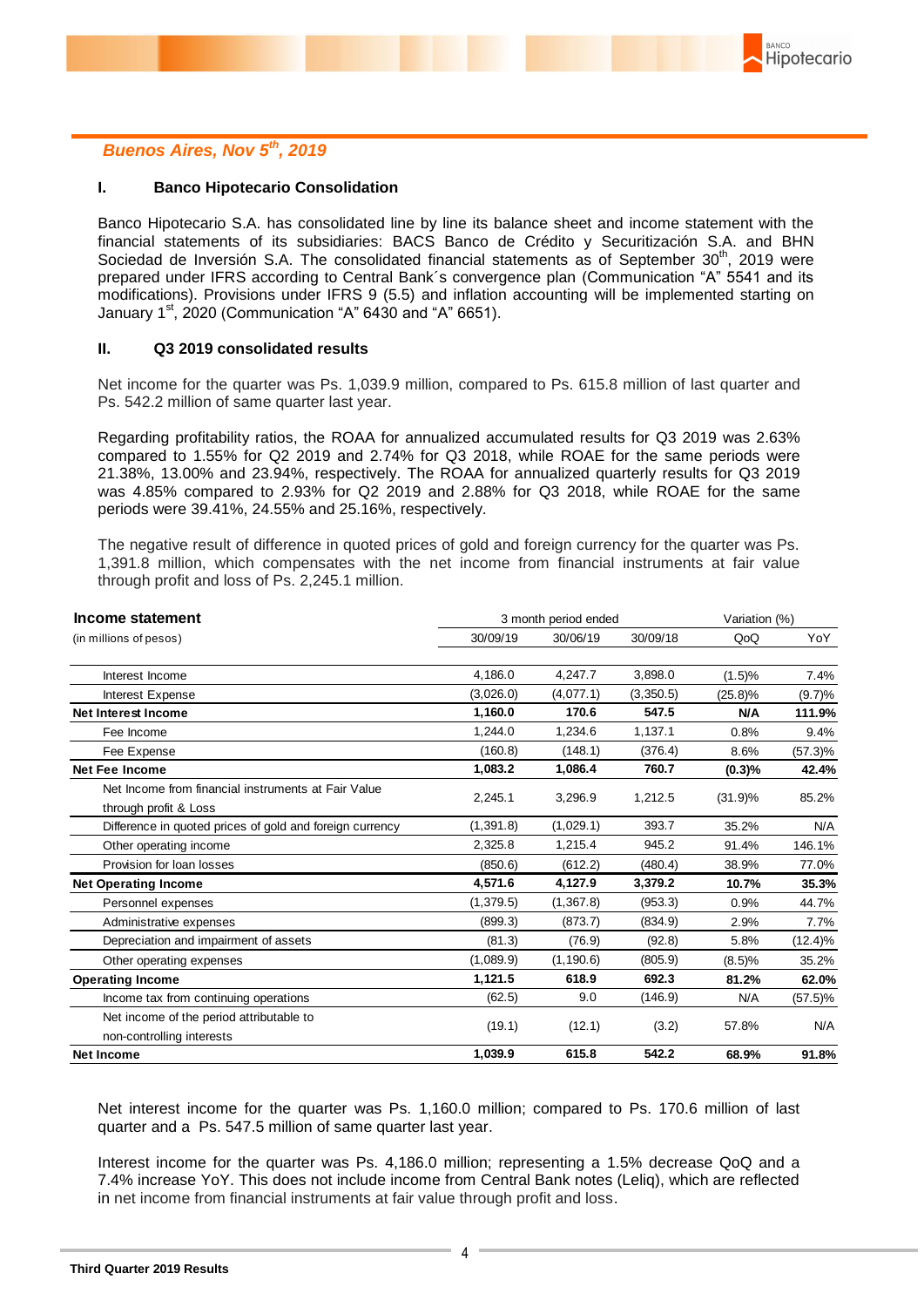

| <b>Interest Income</b>                                  |          | 3 month period ended | Variation (%) |            |            |
|---------------------------------------------------------|----------|----------------------|---------------|------------|------------|
| (in millions of pesos)                                  | 30/09/19 | 30/06/19             | 30/09/18      | QoQ        | YoY        |
| Interest on cash and due from banks                     | 11.9     | 9.7                  | 3.1           | 22.4%      | 282.1%     |
| Interest from loans to the financial sector             | 0.2      | 3.8                  | 49.9          | (95.7)%    | $(99.7)\%$ |
| Interest from public and corporate securities           | 365.5    | 166.5                | 199.8         | 119.5%     | 82.9%      |
| Interest on overdrafts                                  | 43.9     | 53.3                 | 95.2          | (17.7)%    | $(53.9)\%$ |
| Interest on documents                                   | 26.4     | 40.4                 | 42.1          | $(34.6)\%$ | (37.2)%    |
| Interest on pledge loans                                | 10.9     | 14.2                 | 21.8          | $(23.3)\%$ | (49.9)%    |
| Interest on financial leases                            | 8.6      | 10.7                 | 9.9           | $(19.5)\%$ | $(13.1)\%$ |
| Interest on other loans                                 | 374.1    | 436.5                | 454.0         | $(14.3)\%$ | $(17.6)\%$ |
| Income from adjustments                                 | 35.5     | 47.2                 | 25.9          | $(24.8)\%$ | 37.2%      |
| Interest from commercial loans                          | 499.3    | 602.2                | 648.8         | $(17.1)\%$ | $(23.0)\%$ |
| Interest on personal loans                              | 918.7    | 889.8                | 876.5         | 3.3%       | 4.8%       |
| Interest on credit card loans                           | 1,643.4  | 1,948.4              | 1,787.6       | $(15.7)\%$ | (8.1)%     |
| Interest from consumer loans                            | 2,562.1  | 2,838.2              | 2,664.0       | (9.7)%     | (3.8)%     |
| Interest on mortgage loans                              | 165.2    | 160.0                | 130.7         | 3.2%       | 26.3%      |
| Interest on other receivables from financial operations | 0.0      | 0.0                  | 3.8           | (8.2)%     | $(99.8)\%$ |
| Income from adjustments                                 | 308.9    | 379.6                | 186.4         | $(18.6)\%$ | 65.7%      |
| Interest from mortgage loans                            | 474.1    | 539.6                | 321.0         | $(12.1)\%$ | 47.7%      |
| <b>Others</b>                                           | 272.8    | 87.6                 | 11.5          | 211.4%     | N/A        |
| Total                                                   | 4,186.0  | 4,247.7              | 3,898.0       | (1.5)%     | 7.4%       |

Interest expense for the quarter was Ps. 3,026.0 million; representing a 25.8% decrease QoQ and a 9.7% decrease YoY.

| <b>Interest Expense</b>                                   | 3 month period ended | Variation (%) |           |             |             |
|-----------------------------------------------------------|----------------------|---------------|-----------|-------------|-------------|
| (in millions of pesos)                                    | 30/09/19             | 30/06/19      | 30/09/18  | QoQ         | YoY         |
|                                                           |                      |               |           |             |             |
| Interest on checking accounts                             | (238.7)              | (32.8)        | (367.1)   | N/A         | $(35.0)\%$  |
| Interest on saving accounts                               | (4.2)                | (3.8)         | (2.4)     | 9.5%        | 70.3%       |
| Interest on time deposits                                 | (1,577.1)            | (1, 431.4)    | (873.0)   | 10.2%       | 80.6%       |
| Expense from adjustments                                  | (66.6)               | (109.8)       | (97.5)    | $(39.3)\%$  | $(31.7)\%$  |
| Interest from deposits                                    | (1,886.5)            | (1,577.8)     | (1,340.1) | 19.6%       | 40.8%       |
| Interest from other liabilities from financial operations | (796.6)              | (2, 184.4)    | (1,719.3) | $(63.5)\%$  | $(53.7)\%$  |
| Expense from adjustments                                  | (248.2)              | (311.6)       | (181.6)   | $(20.4)\%$  | 36.6%       |
| Interest from corporate bonds                             | (1,044.7)            | (2, 496.1)    | (1,900.9) | $(58.1)\%$  | $(45.0)\%$  |
| Interest on interfinancial loans                          | (29.6)               | (0.6)         | (8.6)     | N/A         | 244.0%      |
| Interest on other financing from financial institutions   |                      | (0.5)         | (54.4)    | $(100.0)\%$ | $(100.0)\%$ |
| Others                                                    | (65.1)               | (2.1)         | (46.6)    | N/A         | 39.8%       |
| Total                                                     | (3,026.0)            | (4,077.1)     | (3,350.5) | $(25.8)\%$  | (9.7)%      |

Net fee income for the quarter was Ps. 1,083.2 million, representing a 0.3% decrease QoQ and a 42.4% increase YoY.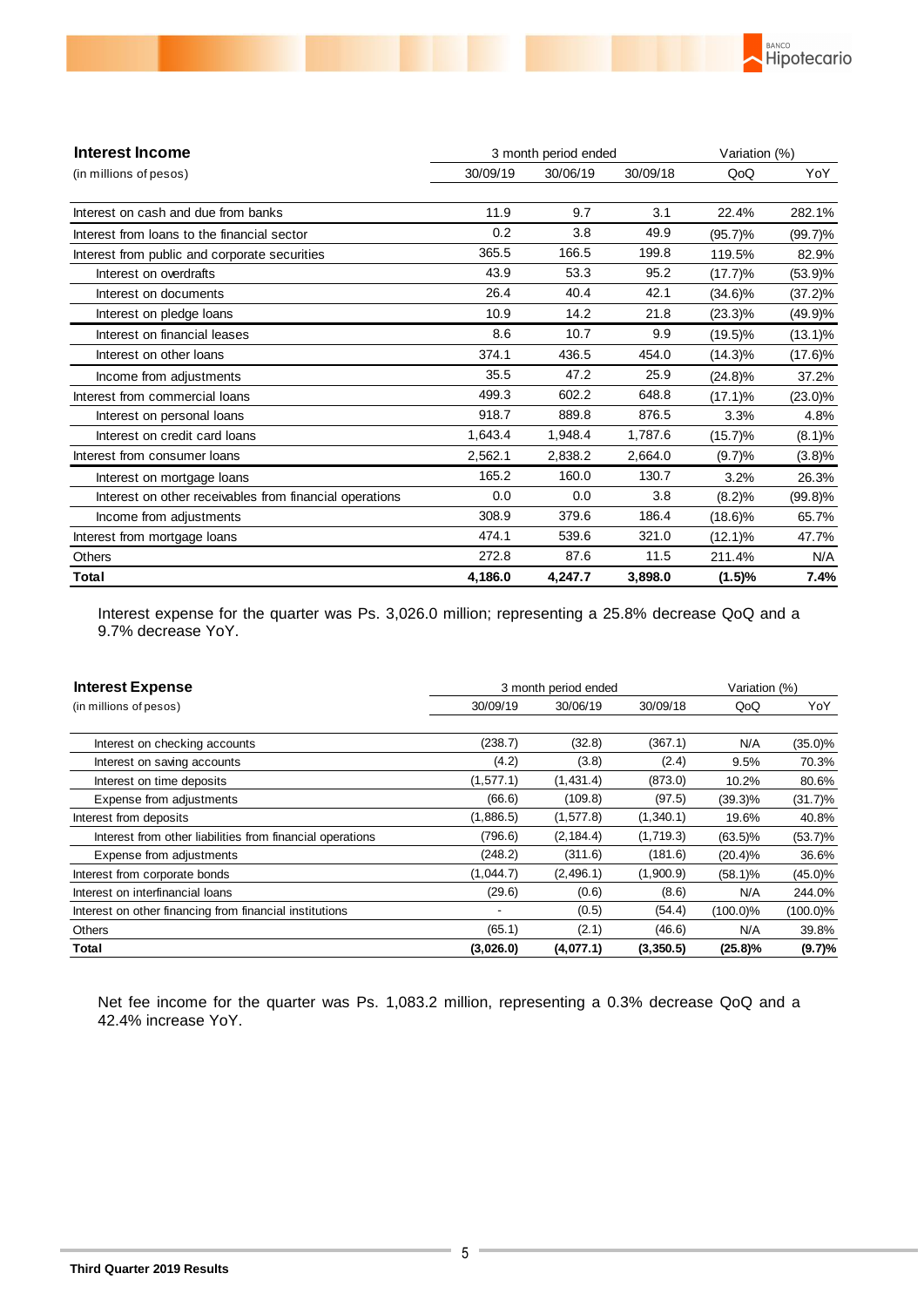

| <b>Net Fee Income</b>                 | 3 month period ended |          | Variation (%) |        |             |
|---------------------------------------|----------------------|----------|---------------|--------|-------------|
| (in millions of pesos)                | 30/09/19             | 30/06/19 | 30/09/18      | QoQ    | YoY         |
| Fee Income                            |                      |          |               |        |             |
| Fee charged on consumer clients       | 1,176.1              | 1,181.7  | 1,140.1       | (0.5)% | 3.2%        |
| Fee charged on liability transactions | 59.2                 | 47.7     | 17.3          | 24.0%  | 241.6%      |
| <b>Others</b>                         | 8.7                  | 5.1      | (20.2)        | 71.6%  | $(143.2)\%$ |
| Total                                 | 1,244.0              | 1,234.6  | 1,137.1       | 0.8%   | 9.4%        |
| Fee Expense                           |                      |          |               |        |             |
| Credit related fees                   | (115.7)              | (115.6)  | (340.5)       | 0.1%   | $(66.0)\%$  |
| Debt placement charges                | (42.9)               | (30.7)   | (34.6)        | 39.8%  | 23.9%       |
| <b>Others</b>                         | (2.2)                | (1.9)    | (1.3)         | 17.9%  | 70.2%       |
| Total                                 | (160.8)              | (148.1)  | (376.4)       | 8.6%   | (57.3)%     |
| <b>Net Fee Income</b>                 | 1,083.2              | 1,086.4  | 760.7         | (0.3)% | 42.4%       |

Net income from financial instruments at fair value through profit and loss for the quarter was Ps. 2,245.0 million, representing a 31.9% decrease QoQ and a 85.2% increase YoY.

#### **Net Income from financial instruments at**

| Fair Value through profit & Loss | 3 month period ended | Variation (%) |          |             |          |
|----------------------------------|----------------------|---------------|----------|-------------|----------|
| (in millions of pesos)           | 30/09/19             | 30/06/19      | 30/09/18 | QoQ         | YoY      |
| Income from public securities    | 2.477.0              | 3.170.6       | 1.464.7  | (21.9)%     | 69.1%    |
| Income from private securities   | (274.8)              | 149.8         | 125.2    | $(283.4)\%$ | N/A      |
| Income from other securities     | 42.8                 | (23.6)        | (377.5)  | $(281.5)\%$ | (111.3)% |
| Total                            | 2.245.0              | 3.296.9       | 1.212.5  | (31.9)%     | 85.2%    |

The negative result of difference in quoted prices of gold and foreign currency for the quarter was Ps. 1,391.8 million, which compensates with the net income from financial instruments at fair value through profit and loss of Ps. 2,245.1 million.

Other operating income for the quarter was Ps. 2,325.8 million, representing a 91.4% increase QoQ and a 146.1% increase YoY.

| Other operating income                |          | 3 month period ended |          |        |        |
|---------------------------------------|----------|----------------------|----------|--------|--------|
| (in millions of pesos)                | 30/09/19 | 30/06/19             | 30/09/18 | QoQ    | YoY    |
|                                       |          |                      |          |        |        |
| Loan related services                 | 793.9    | 713.1                | 700.0    | 11.3%  | 13.4%  |
| Fee charged on liability transactions | 34.0     | 31.7                 | 25.5     | 7.3%   | 33.3%  |
| Other income from services            | 103.7    | 108.3                | 95.0     | (4.2)% | 9.2%   |
| Penalty interest                      | 82.4     | 83.4                 | 45.5     | (1.2)% | 81.2%  |
| Recovered loans                       | 40.9     | 27.8                 | 28.7     | 47.0%  | 42.3%  |
| <b>Others</b>                         | 1.270.8  | 251.1                | 50.4     | N/A    | N/A    |
| Total                                 | 2.325.8  | 1.215.4              | 945.2    | 91.4%  | 146.1% |

Provision for loan losses for the quarter was Ps. 850.6 million, representing a 38.9% increase QoQ and a 77.0% increase YoY.

Personnel expenses for the quarter were Ps. 1,379.5 million, representing a 0.9% increase QoQ and a 44.7% increase YoY.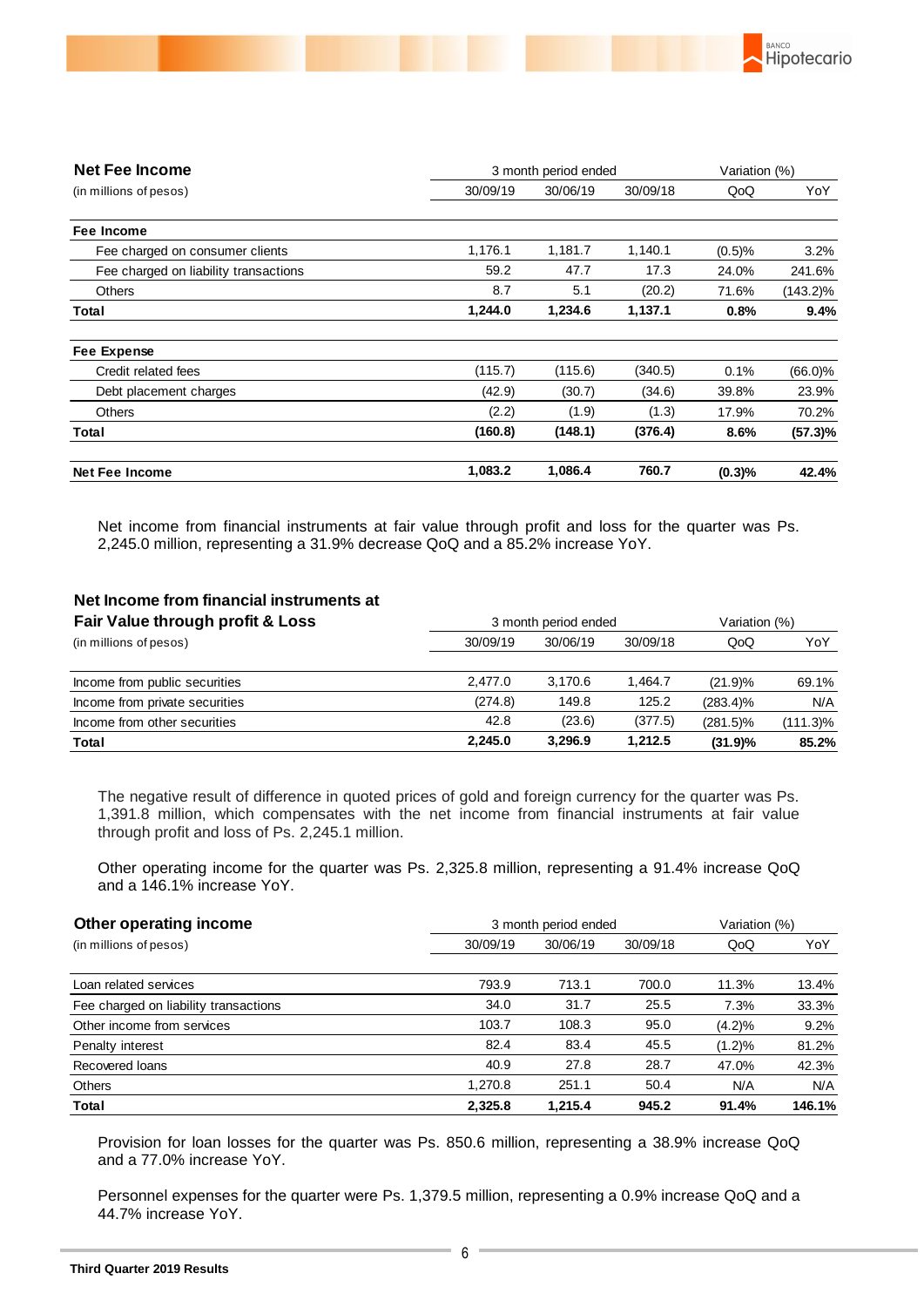

| <b>Personnel expenses</b>    |            | 3 month period ended |          |        |           |
|------------------------------|------------|----------------------|----------|--------|-----------|
| (in millions of pesos)       | 30/09/19   | 30/06/19             | 30/09/18 | QoQ    | YoY       |
| <b>Salaries</b>              | (636.4)    | (645.5)              | (522.8)  | (1.4)% | 21.7%     |
| Vacation bonus               | (50.4)     | (50.1)               | (50.9)   | 0.5%   | $(1.0)\%$ |
| Social security expenses     | (181.1)    | (174.9)              | (156.1)  | 3.6%   | 16.1%     |
| Severance and bonus expenses | (417.8)    | (453.4)              | (187.9)  | (7.8)% | 122.3%    |
| Other personnel expenses     | (93.8)     | (43.9)               | (35.7)   | 113.8% | 163.1%    |
| Total                        | (1, 379.5) | (1, 367.8)           | (953.3)  | 0.9%   | 44.7%     |

Administrative expenses for the quarter were Ps. 899.3 million, representing a 2.9% increase QoQ and a 7.7% increase YoY.

| <b>Administrative expenses</b>      | 3 month period ended | Variation (%) |          |            |            |
|-------------------------------------|----------------------|---------------|----------|------------|------------|
| (in millions of pesos)              | 30/09/19             | 30/06/19      | 30/09/18 | QoQ        | YoY        |
|                                     |                      |               |          |            |            |
| Directors fees                      | (42.1)               | (86.2)        | (56.3)   | $(51.2)\%$ | $(25.2)\%$ |
| Other fees                          | (409.0)              | (364.1)       | (300.1)  | 12.3%      | 36.3%      |
| Advertising and publicity           | (23.4)               | (22.5)        | (40.4)   | 3.9%       | $(42.1)\%$ |
| Taxes                               | (88.5)               | (107.2)       | (112.1)  | (17.4)%    | $(21.0)\%$ |
| Manteinance and conservation fees   | (70.9)               | (71.3)        | (64.3)   | (0.6)%     | 10.2%      |
| Electricity, gas and communications | (70.0)               | (68.1)        | (70.1)   | 2.8%       | (0.1)%     |
| Others                              | (195.5)              | (154.3)       | (191.6)  | 26.7%      | 2.0%       |
| <b>Total</b>                        | (899.3)              | (873.7)       | (834.9)  | 2.9%       | 7.7%       |

Other operating expenses for the quarter were Ps. 1,089.9 million, representing a 8.5% decrease QoQ and a 35.2% increase YoY.

| Other operating expenses             | 3 month period ended | Variation (%) |          |            |            |
|--------------------------------------|----------------------|---------------|----------|------------|------------|
| (in millions of pesos)               | 30/09/19             | 30/06/19      | 30/09/18 | QoQ        | YoY        |
|                                      |                      |               |          |            |            |
| Turnover tax and others              | (449.4)              | (483.0)       | (447.1)  | $(7.0)\%$  | 0.5%       |
| Deposit Guarantee Fund contributions | (13.6)               | (12.7)        | (11.5)   | 7.4%       | 18.5%      |
| Loan related services                | (311.4)              | (348.0)       | (122.7)  | (10.5)%    | 153.7%     |
| Other provision charges              | (40.0)               | (111.6)       | (150.7)  | $(64.2)\%$ | $(73.5)\%$ |
| <b>Discounts</b>                     | (89.3)               | (84.4)        | (26.6)   | 5.9%       | 236.0%     |
| <b>Others</b>                        | (186.2)              | (151.0)       | (47.3)   | 23.3%      | 293.3%     |
| Total                                | (1,089.9)            | (1, 190.6)    | (805.9)  | (8.5)%     | 35.2%      |

Non financial private sector loan portfolio totaled Ps. 43,895.1 million in Q3 2019; representing a 3.7% increase QoQ and a 10.3% decrease YoY.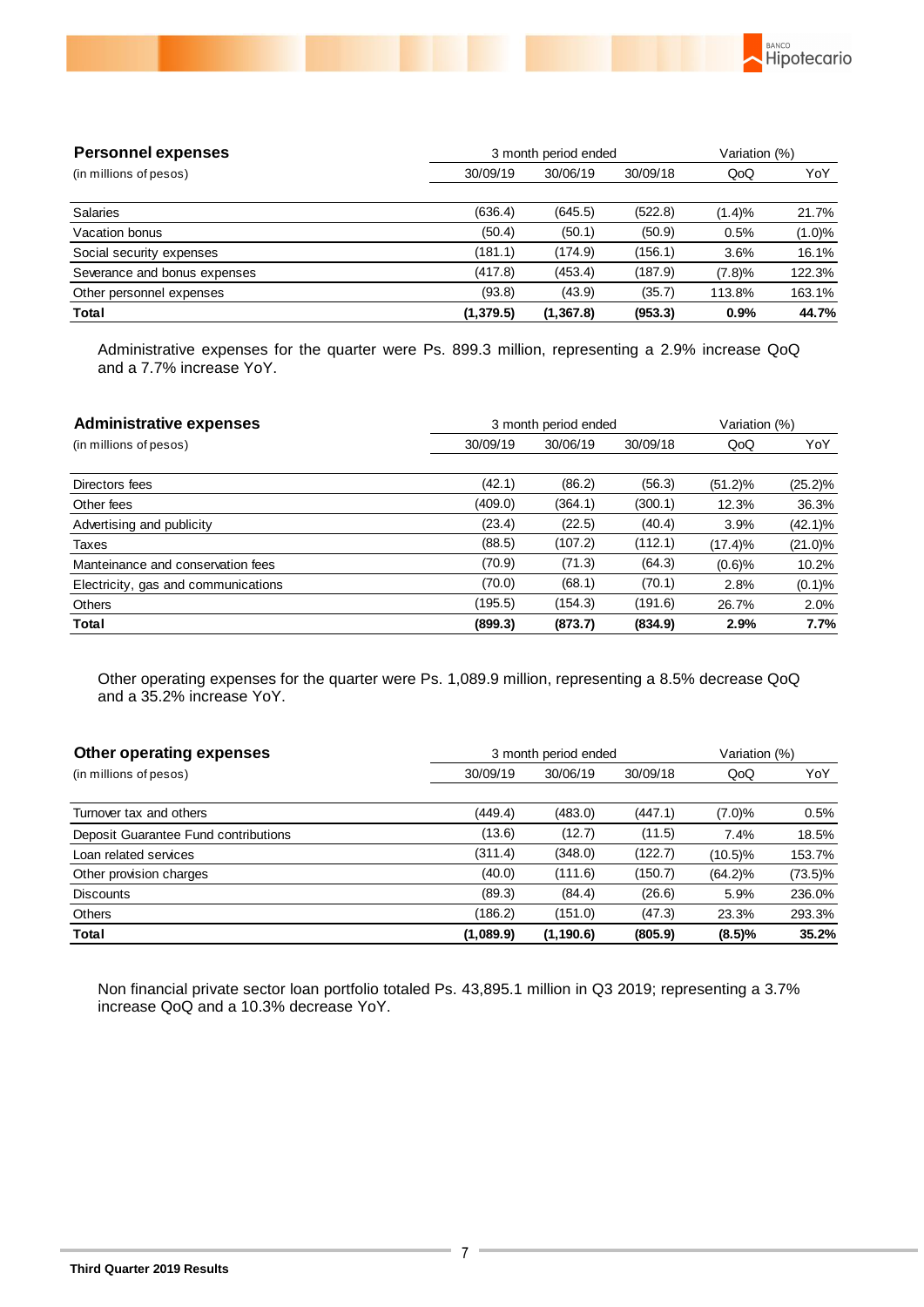

| Loans to the non-financial private sector             | 3 month period ended |          | Variation (%) |            |            |
|-------------------------------------------------------|----------------------|----------|---------------|------------|------------|
| (in millions of pesos)                                | 30/09/19             | 30/06/19 | 30/09/18      | QoQ        | YoY        |
|                                                       |                      |          |               |            |            |
| Overdrafts                                            | 389.9                | 528.3    | 407.4         | $(26.2)\%$ | $(4.3)\%$  |
| Documents                                             | 150.8                | 193.5    | 320.7         | $(22.0)\%$ | $(53.0)\%$ |
| Mortgage loans                                        | 6,211.2              | 5,801.4  | 4,872.1       | 7.1%       | 27.5%      |
| Pledge loans                                          | 118.9                | 143.0    | 231.7         | (16.9)%    | $(48.7)\%$ |
| Personal loans                                        | 7,418.5              | 9,098.7  | 9,397.5       | $(18.5)\%$ | $(21.1)\%$ |
| Credit card loans                                     | 16,122.8             | 15,464.9 | 18,683.4      | 4.3%       | $(13.7)\%$ |
| <b>Financial leases</b>                               | 73.2                 | 89.5     | 135.1         | $(18.2)\%$ | (45.9)%    |
| Loans to the personnel                                | 305.8                | 292.2    | 277.5         | 4.7%       | 10.2%      |
| Unallocated collections                               | (4.4)                | (8.3)    | (32.6)        | (47.4)%    | $(86.6)\%$ |
| Other                                                 | 12,568.0             | 10,214.9 | 14,133.0      | 23.0%      | $(11.1)\%$ |
| Accrued interest and quotation differences receivable | 567.2                | 566.6    | 569.2         | 0.1%       | (0.4)%     |
| Documented interest                                   | (26.7)               | (37.5)   | (46.5)        | $(28.8)\%$ | $(42.5)\%$ |
| Total                                                 | 43,895.1             | 42,347.0 | 48,948.5      | 3.7%       | $(10.3)\%$ |

BH's non financial private sector loan portfolio composition as of September 30, 2019 was 68.5% of retail financing and housing loans (53.8% consumer and 14.7% housing) and 31.5% of corporate loans, providing a highly diversified client base.



 **Loan Portfolio Diversification** (Non-financial Private Sector Loans) Q3 2019

On a consolidated basis, NPL decreased from 13.3% in Q2 2019 to 12.8% in Q3 2019, while coverage ratio was 53.0% for the period. Besides, NPL in the consumer portfolio decrease from 11.1% to 9.2% during the same period.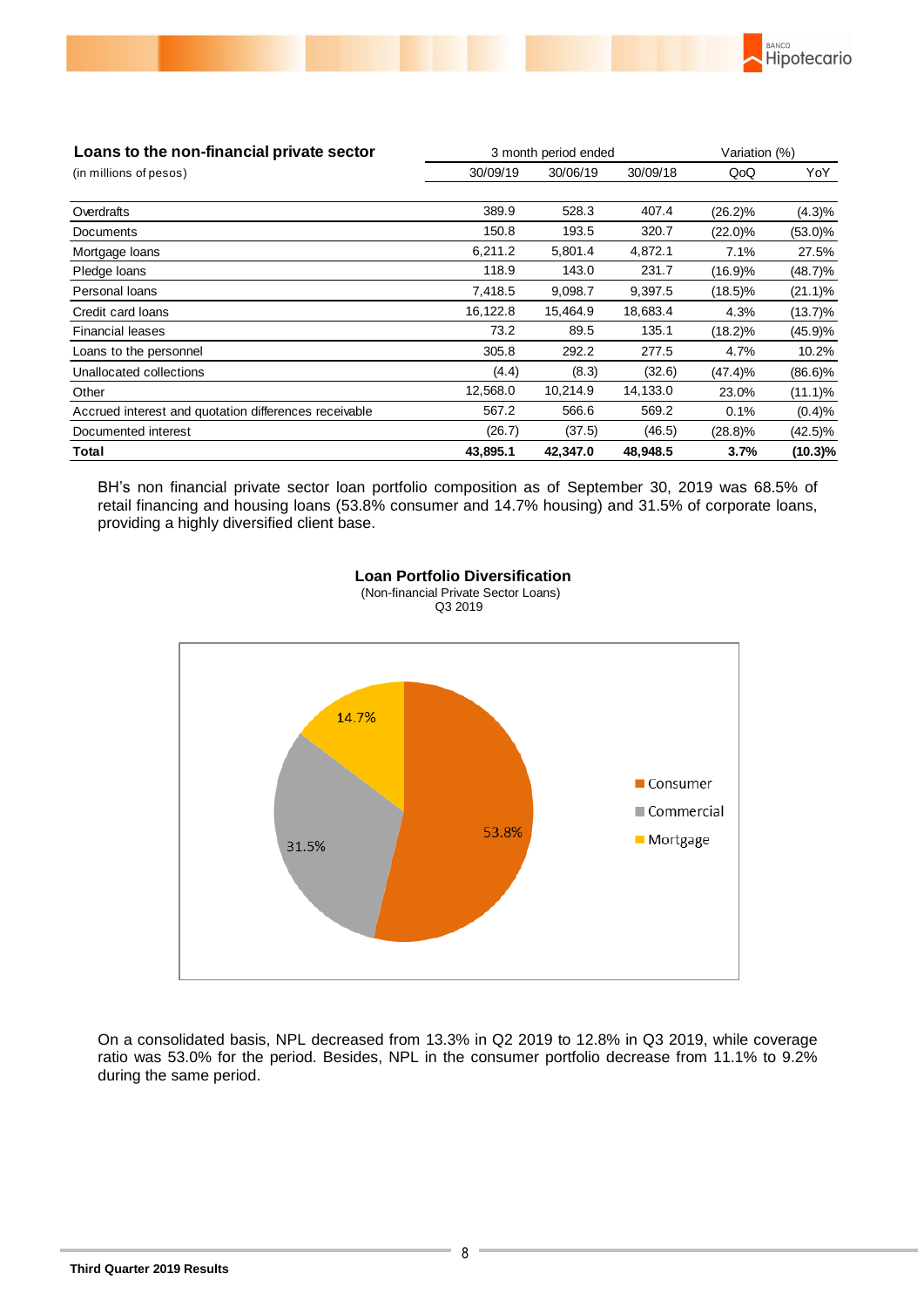

| 30/09/19<br>30/06/19<br>(in millions of pesos)<br><b>Consolidated level</b><br>5,641.8<br>5,691.5<br>Non-performing loans<br>44,179.0<br>42,729.7<br>Total portfolio<br>2,990.4<br>2,970.2<br>Allowances (total)<br>12.8%<br>13.3%<br>Non-performing loans / Total portfolio<br>53.0%<br>52.2%<br>Allowances (total) / Non-performing loans<br><b>Consumer portfolio</b><br>2,745.9<br>3,384.7<br>Non-performing loans (consumer)<br>29,934.1<br>30,611.3<br>Consumer portfolio<br>1,511.7<br>1,990.6<br>Allowances (consumer)<br>11.1%<br>9.2% | 3 month period ended |
|-------------------------------------------------------------------------------------------------------------------------------------------------------------------------------------------------------------------------------------------------------------------------------------------------------------------------------------------------------------------------------------------------------------------------------------------------------------------------------------------------------------------------------------------------|----------------------|
|                                                                                                                                                                                                                                                                                                                                                                                                                                                                                                                                                 | 30/09/18             |
|                                                                                                                                                                                                                                                                                                                                                                                                                                                                                                                                                 |                      |
|                                                                                                                                                                                                                                                                                                                                                                                                                                                                                                                                                 | 2,297.9              |
|                                                                                                                                                                                                                                                                                                                                                                                                                                                                                                                                                 | 52,959.9             |
|                                                                                                                                                                                                                                                                                                                                                                                                                                                                                                                                                 | 1,823.7              |
|                                                                                                                                                                                                                                                                                                                                                                                                                                                                                                                                                 | 4.3%                 |
|                                                                                                                                                                                                                                                                                                                                                                                                                                                                                                                                                 | 79.4%                |
|                                                                                                                                                                                                                                                                                                                                                                                                                                                                                                                                                 |                      |
|                                                                                                                                                                                                                                                                                                                                                                                                                                                                                                                                                 | 2,163.5              |
|                                                                                                                                                                                                                                                                                                                                                                                                                                                                                                                                                 | 33,261.5             |
|                                                                                                                                                                                                                                                                                                                                                                                                                                                                                                                                                 | 1,542.7              |
| Non-performing loans (consumer) / Consumer portfolio                                                                                                                                                                                                                                                                                                                                                                                                                                                                                            | 6.5%                 |
| 55.1%<br>58.8%<br>Allowances (consumer) / Non-performing loans (consumer)                                                                                                                                                                                                                                                                                                                                                                                                                                                                       | 71.3%                |
| <b>Commercial portfolio</b>                                                                                                                                                                                                                                                                                                                                                                                                                                                                                                                     |                      |
| 2,895.9<br>2,306.8<br>Non-performing loans (commercial)                                                                                                                                                                                                                                                                                                                                                                                                                                                                                         | 134.4                |
| 14,244.9<br>12,118.4<br>Commercial portfolio                                                                                                                                                                                                                                                                                                                                                                                                                                                                                                    | 19,698.4             |
| 1,478.8<br>979.6<br>Allowances (commercial)                                                                                                                                                                                                                                                                                                                                                                                                                                                                                                     | 280.9                |
| 20.3%<br>19.0%<br>Non-performing loans (commercial) / Commercial portfolio                                                                                                                                                                                                                                                                                                                                                                                                                                                                      | 0.7%                 |
| 51.1%<br>42.5%<br>Allowances (Commercial) / Non-performing loans (commercial)                                                                                                                                                                                                                                                                                                                                                                                                                                                                   | 209.1%               |

Deposits totaled Ps. 32,740.8 million, representing a 10.5% increase QoQ and a 30.4% increase YoY, while corporate bonds totaled Ps. 29,647.7 million, representing a 1.5% decrease QoQ and a 12.2% decrease YoY.

| <b>Funding</b>                | 3 month period ended |          |          |          |          |          | Variation (%) |            |
|-------------------------------|----------------------|----------|----------|----------|----------|----------|---------------|------------|
| (in millions of pesos)        |                      | 30/09/19 |          | 30/06/19 |          | 30/09/18 | QoQ           | YoY        |
|                               | Ps.                  | %        | Ps.      | $\%$     | Ps.      | %        |               |            |
| Deposits                      | 32.740.8             | 52.5%    | 29.617.2 | 49.6%    | 25.104.4 | 42.7%    | 10.5%         | 30.4%      |
| Local corporate bonds         | 8.621.5              | 13.8%    | 10.443.2 | 17.5%    | 9.049.8  | 15.4%    | (17.4)%       | (4.7)%     |
| International corporate bonds | 21.026.2             | 33.7%    | 19.647.2 | 32.9%    | 24.705.4 | 42.0%    | 7.0%          | $(14.9)\%$ |
| Corporate bonds               | 29.647.7             | 47.5%    | 30.090.4 | 50.4%    | 33.755.2 | 57.3%    | (1.5)%        | $(12.2)\%$ |
| Total                         | 62.388.5             | 100.0%   | 59.707.6 | 100.0%   | 58.859.6 | 100.0%   | 4.5%          | 6.0%       |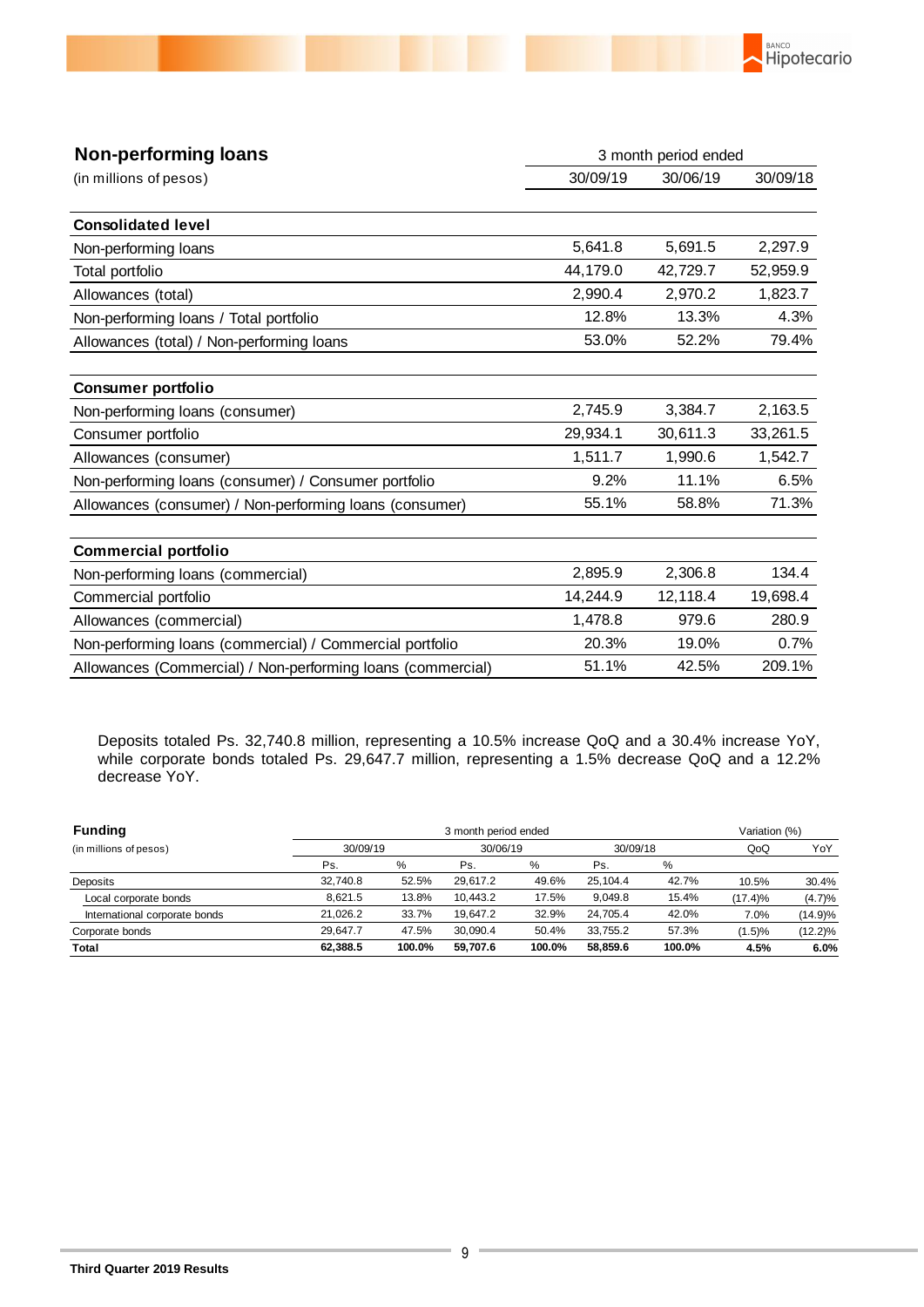

| Comparative consolidated balance sheet                                | As of     |           | Variation (%) |  |
|-----------------------------------------------------------------------|-----------|-----------|---------------|--|
| (in millions of pesos)                                                | 30/09/19  | 30/09/18  | YoY           |  |
| <b>Assets</b>                                                         |           |           |               |  |
| Cash and deposits in banks                                            | 16,097.4  | 8,111.7   | 98.4%         |  |
| Debt securities at fair value through profit and loss                 | 8,334.5   | 11,327.7  | $(26.4)\%$    |  |
| Derivatives                                                           | 1.6       | 299.2     | $(99.5)\%$    |  |
| Repo transactions                                                     | 2,959.0   | 418.3     | N/A           |  |
| Loans and other receivables                                           | 1,584.9   | 2,667.8   | $(40.6)\%$    |  |
| Non financial public sector                                           | 0.0       | 43.7      | $(99.9)\%$    |  |
| Financial sector                                                      | 21.5      | 431.3     | $(95.0)\%$    |  |
| Non financial private sector and foreign                              | 43,895.1  | 48,948.5  | $(10.3)\%$    |  |
| Allow ances                                                           | (2,983.2) | (1,788.8) | 66.8%         |  |
| Loans, net of allow ances                                             | 40,933.4  | 47,634.7  | $(14.1)\%$    |  |
| Other debt securities                                                 | 5,141.6   | 4,584.4   | 12.2%         |  |
| Financial assets in guarantee                                         | 3,215.9   | 2,426.6   | 32.5%         |  |
| Investment in other companies, subsidiaries and joint ventures        | 2.5       | 13.4      | $(81.1)\%$    |  |
| Property, plant and equipment                                         | 1,699.6   | 4,534.4   | $(62.5)\%$    |  |
| <b>Others</b>                                                         | 7,025.9   | 1,800.2   | 290.3%        |  |
| <b>Total Assets</b>                                                   | 86,996.2  | 83,818.2  | 3.8%          |  |
| <b>Liabilities</b>                                                    |           |           |               |  |
| Deposits                                                              | 32,740.8  | 25,104.4  | 30.4%         |  |
| Liabilities at fair value through profit and loss                     | 484.2     | 207.7     | 133.1%        |  |
| Derivatives                                                           | 23.3      | 120.7     | $(80.7)\%$    |  |
| Repo transactions                                                     | 578.6     | 50.1      | N/A           |  |
| Other financial liabilities                                           | 6,881.2   | 9,722.0   | $(29.2)\%$    |  |
| Financing received from Central Bank and other financial institutions | 1,235.6   | 700.7     | 76.3%         |  |
| <b>Issued corporate bonds</b>                                         | 29,647.7  | 33,755.2  | $(12.2)\%$    |  |
| Current income tax liabilities                                        | 518.9     | 849.9     | $(38.9)\%$    |  |
| Subordinated corporate bonds                                          |           |           | N/A           |  |
| Provisions                                                            | 372.7     | 401.8     | (7.3)%        |  |
| Deferred income tax liabilities                                       |           |           | N/A           |  |
| Other non financial liabilities                                       | 2,959.7   | 3,297.6   | $(10.2)\%$    |  |
| <b>Total Liabilities</b>                                              | 75,442.6  | 74,210.1  | 1.7%          |  |
| Shareholders' Equity attributable to non controlling interest         | 242.4     | 313.1     | $(22.6)\%$    |  |
| Shareholders' Equity attributable to controlling interest             | 11,311.3  | 9,295.0   | 21.7%         |  |
| <b>Total Shareholders' Equity</b>                                     | 11,553.6  | 9,608.1   | 20.2%         |  |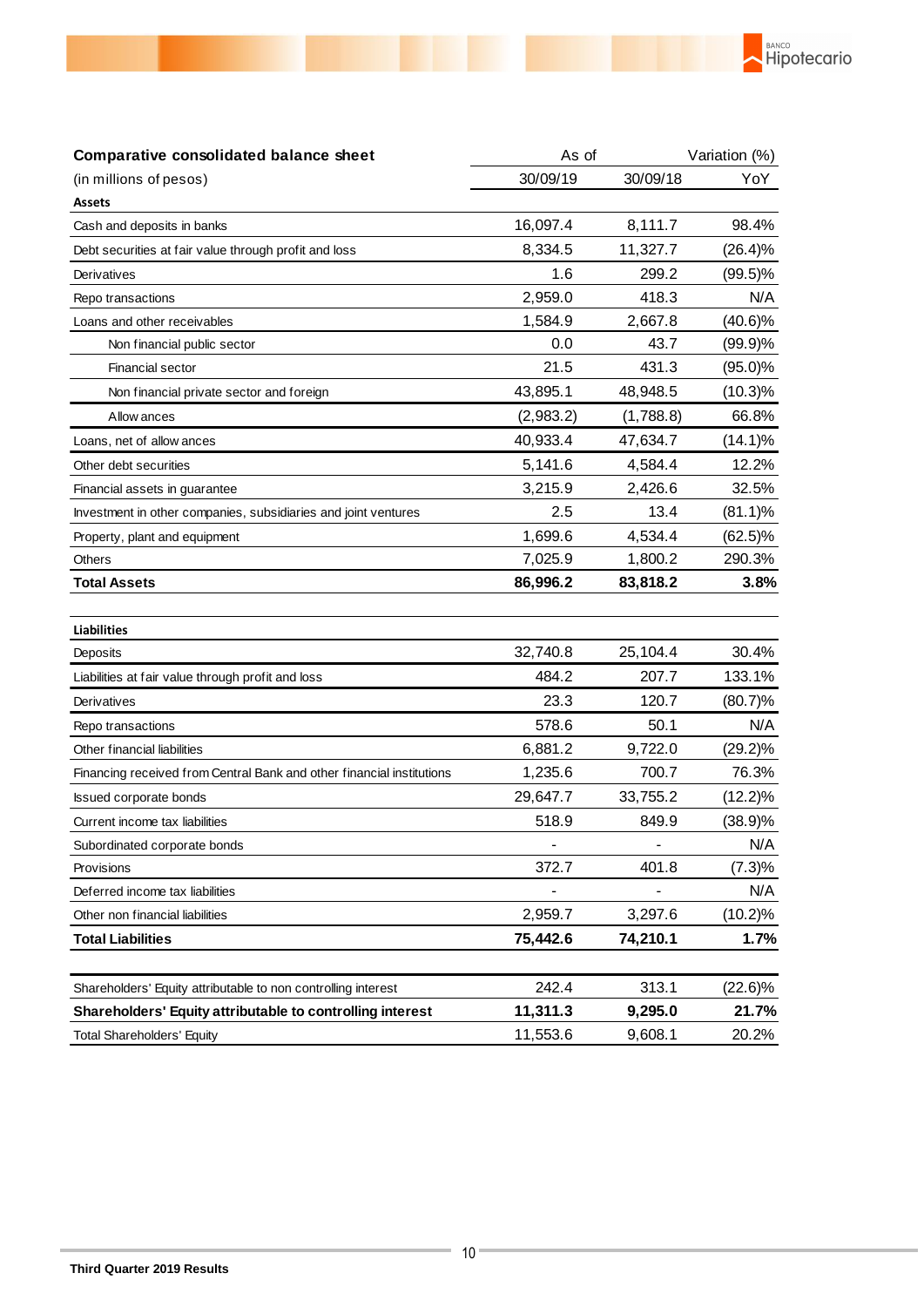| Comparative consolidated income statement                                    | For the 9 month period ended |            | Variation (%) |
|------------------------------------------------------------------------------|------------------------------|------------|---------------|
| (in millions of pesos)                                                       | 30/09/19                     | 30/09/18   | YoY           |
| Interest Income                                                              | 11,459.1                     | 9,873.7    | 16.1%         |
| Income from adjustments                                                      | 1,084.1                      | 417.7      | 159.5%        |
| Interest Expense                                                             | (10, 016.5)                  | (7,654.3)  | 30.9%         |
| Expenses from adjuntments                                                    | (1,034.0)                    | (582.8)    | 77.4%         |
| <b>Net Interest Income</b>                                                   | 1,492.8                      | 2,054.4    | (27.3)%       |
| Fee Income                                                                   | 3,544.1                      | 3,069.8    | 15.4%         |
| Fee Expense                                                                  | (474.3)                      | (537.3)    | $(11.7)\%$    |
| Net Fee Income                                                               | 3,069.8                      | 2,532.4    | 21.2%         |
| Net Income from financial instruments at Fair Value<br>through profit & Loss | 7,992.9                      | 3.444.4    | 132.1%        |
| Difference in quoted prices of gold and foreign currency                     | (3, 373.7)                   | (94.9)     | N/A           |
| Other operating income                                                       | 5,145.1                      | 3,019.4    | 70.4%         |
| Provision for loan losses                                                    | (2,792.9)                    | (1,280.0)  | 118.2%        |
| <b>Net Operating Income</b>                                                  | 11,533.8                     | 9,675.6    | 19.2%         |
| Personnel expenses                                                           | (3,937.7)                    | (2,666.2)  | 47.7%         |
| Administrative expenses                                                      | (2,526.1)                    | (2, 286.1) | 10.5%         |
| Depreciation and impairment of assets                                        | (220.6)                      | (167.7)    | 31.5%         |
| Other operating expenses                                                     | (3, 185.2)                   | (2,383.8)  | 33.6%         |
| <b>Operating Income</b>                                                      | 1,664.3                      | 2,171.7    | $(23.4)\%$    |
| Income before income tax from continuing operations                          | 1,664.3                      | 2,171.7    | $(23.4)\%$    |
| Income tax from continuing operations                                        | 53.9                         | (598.9)    | $(109.0)\%$   |
| Net income of the period attributable to                                     | (25.9)                       | (25.2)     | 3.1%          |
| non-controlling interests<br><b>Net Income</b>                               | 1.692.2                      | 1.547.6    | 9.3%          |

**RANCO**<br>Hipotecario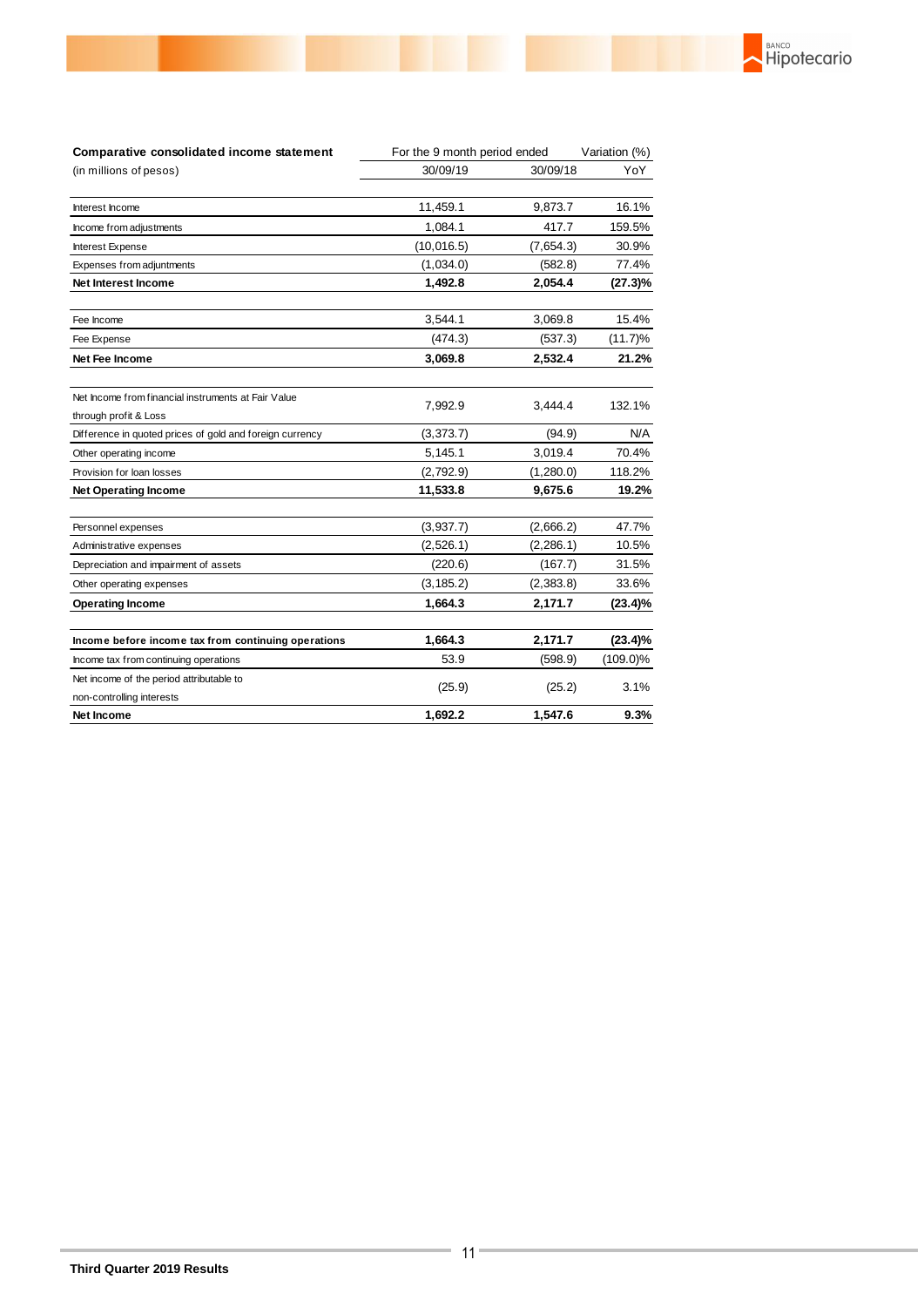

| <b>Statistic data and comparative ratios</b> | For the period ended |          |          |  |
|----------------------------------------------|----------------------|----------|----------|--|
|                                              | 30/09/19             | 30/06/19 | 30/09/18 |  |
| <b>Profitability</b>                         |                      |          |          |  |
| ROAA (return on average assets)              | 2.63%                | 1.55%    | 2.74%    |  |
| ROAE (return on average equity)              | 21.38%               | 13.00%   | 23.94%   |  |
| Net financial margin*                        | 9.50%                | 9.74%    | 9.58%    |  |
| Efficiency**                                 | 68.81%               | 67.7%    | 59.9%    |  |
| Capital                                      |                      |          |          |  |
| Shareholders' Equity / Total Assets          | 13.00%               | 12.25%   | 11.09%   |  |
| CET   Ratio                                  | 12.90%               | 12.37%   | 10.80%   |  |
| Tier 1 Ratio                                 | 12.91%               | 12.39%   | 10.82%   |  |
| <b>Total Capital Ratio</b>                   | 13.45%               | 12.92%   | 11.45%   |  |
| Liquidity                                    |                      |          |          |  |
| Liquid Assets / Deposits                     | 90.33%               | 101.25%  | 95.70%   |  |
| <b>LCR</b>                                   | 222.00%              | 262.00%  | 171.00%  |  |
| <b>NSFR</b>                                  | 149.27%              | 160.44%  | 155.07%  |  |
| Loans / Deposits                             | 125.02%              | 133.08%  | 189.75%  |  |

\* (Annualized net interest income + annualized Net Income from financial instruments at Fair Value through profit

and loss + annualized Difference in quoted prices of gold and foreign currency) / Average Assets

\*\* (Personnel expenses + administrative expenses + depreciation and impairment of assets) /

(Net Interest Income + Net Fee Income + Net Income from financial instruments at Fair Value through profit and loss +

difference in quoted prices of gold and foreign currency + other items included in income and operating expenses)